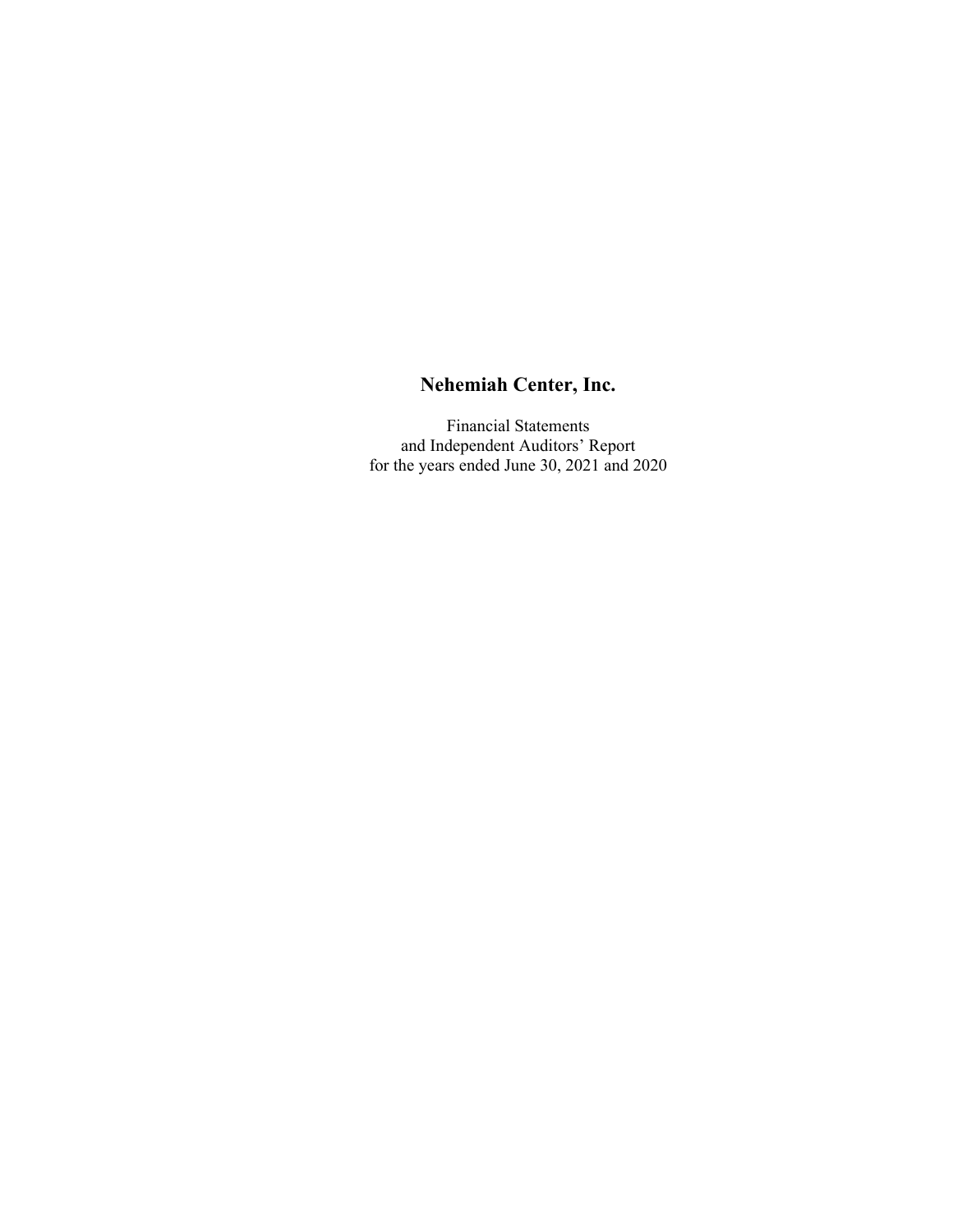|                                                                          | Page |
|--------------------------------------------------------------------------|------|
| <b>Independent Auditors' Report</b>                                      | 1    |
| <b>Financial Statements:</b>                                             |      |
| Statements of Financial Position as of June 30, 2021 and 2020            | 2    |
| Statement of Activities for the year ended June 30, 2021                 | 3    |
| Statement of Activities for the year ended June 30, 2020                 | 4    |
| Statements of Cash Flows for the years ended June 30, 2021 and 2020      | 5    |
| Statement of Functional Expenses for the year ended June 30, 2021        | 6    |
| Statement of Functional Expenses for the year ended June 30, 2020        |      |
| Notes to Financial Statements for the years ended June 30, 2021 and 2020 | 8    |
|                                                                          |      |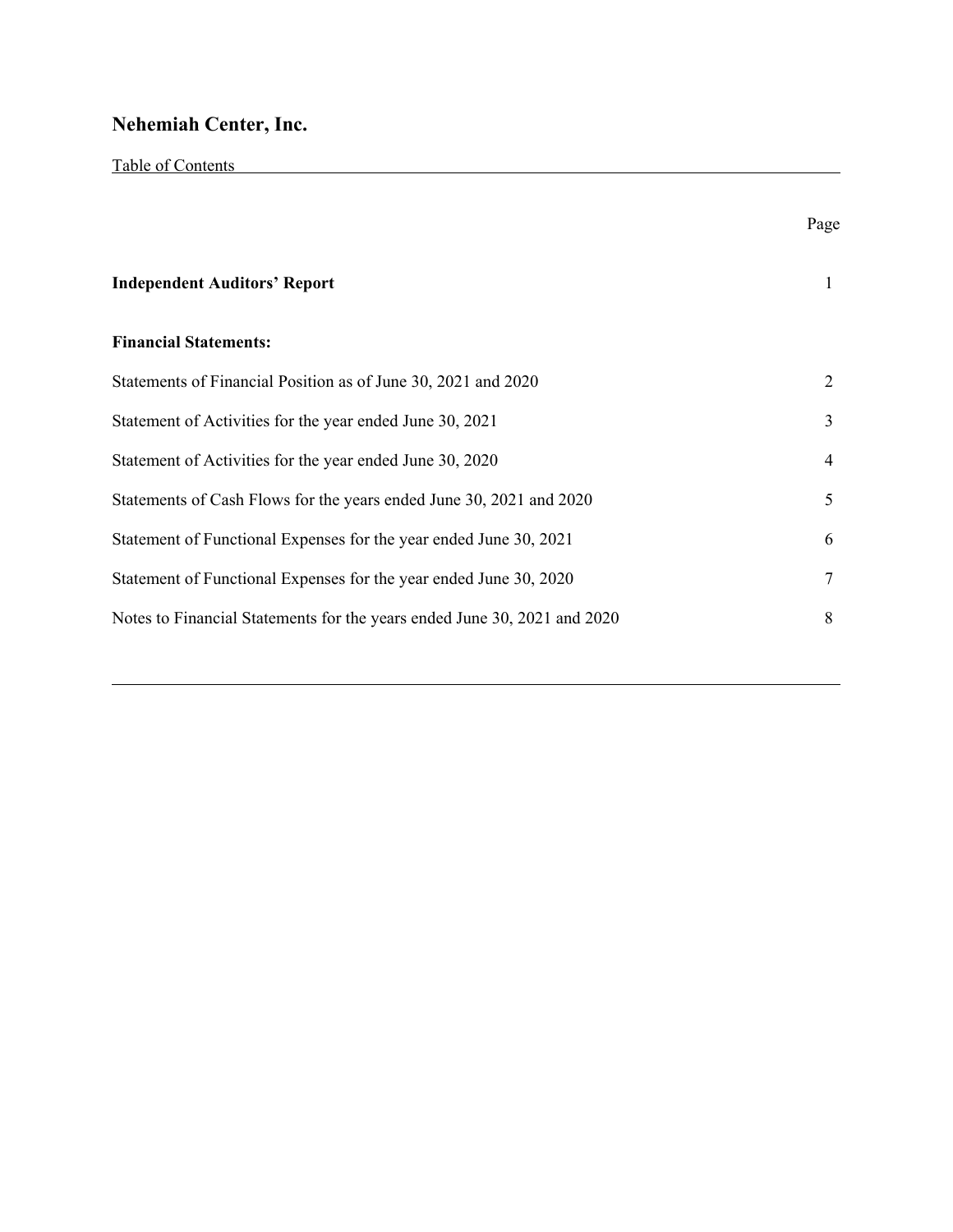

#### **Independent Auditors' Report**

To the Board of Directors of Nehemiah Center, Inc.:

We have audited the accompanying financial statements of Nehemiah Center, Inc., which comprise the statements of financial position as of June 30, 2021 and 2020 and the related statements of activities, of cash flows, and of functional expenses for the years then ended, and the related notes to the financial statements.

**Management's Responsibility for the Financial Statements –** Management is responsible for the preparation and fair presentation of these financial statements in accordance with accounting principles generally accepted in the United States of America; this includes the design, implementation, and maintenance of internal control relevant to the preparation and fair presentation of financial statements that are free from material misstatement, whether due to fraud or error.

**Auditors' Responsibility –** Our responsibility is to express an opinion on these financial statements based on our audits. We conducted our audits in accordance with auditing standards generally accepted in the United States of America. Those standards require that we plan and perform our audits to obtain reasonable assurance about whether the financial statements are free from material misstatement.

An audit involves performing procedures to obtain audit evidence about the amounts and disclosures in the financial statements. The procedures selected depend on the auditors' judgment, including the assessment of the risks of material misstatement of the financial statements, whether due to fraud or error. In making those risk assessments, the auditor considers internal control relevant to the entity's preparation and fair presentation of the financial statements in order to design audit procedures that are appropriate in the circumstances, but not for the purpose of expressing an opinion on the effectiveness of the entity's internal control. Accordingly, we express no such opinion. An audit also includes evaluating the appropriateness of accounting policies used and the reasonableness of significant accounting estimates made by management, as well as evaluating the overall presentation of the financial statements.

We believe that the audit evidence we have obtained is sufficient and appropriate to provide a basis for our audit opinion.

**Opinion –** In our opinion, the financial statements referred to above present fairly, in all material respects, the financial position of Nehemiah Center, Inc. as of June 30, 2021 and 2020 and the changes in its net assets and its cash flows for the years then ended in accordance with accounting principles generally accepted in the United States of America.

Blazek & Vetterling

October 20, 2021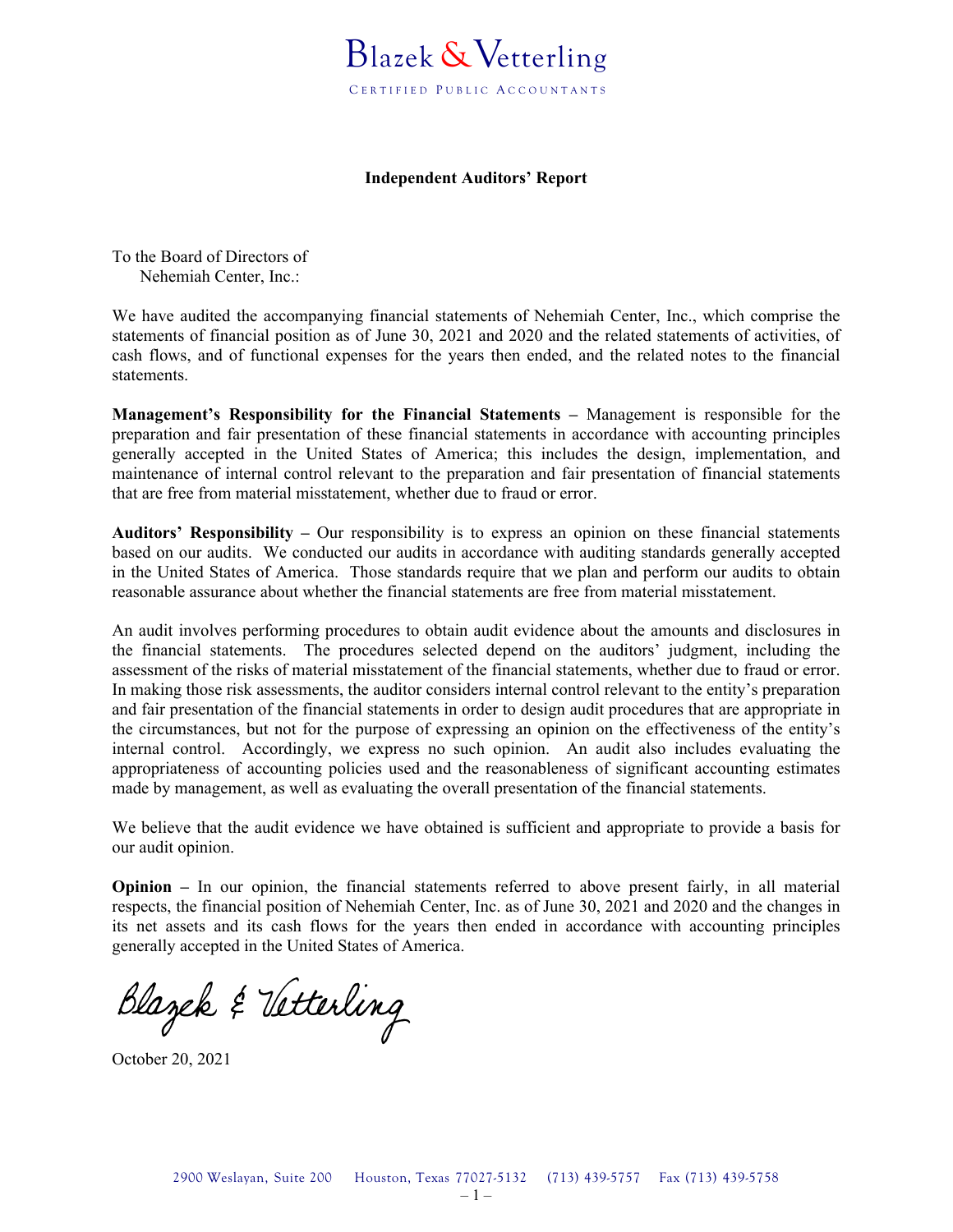### Statements of Financial Position as of June 30, 2021 and 2020

|                                                                                                                                                              | 2021                                            | 2020                                            |
|--------------------------------------------------------------------------------------------------------------------------------------------------------------|-------------------------------------------------|-------------------------------------------------|
| <b>ASSETS</b>                                                                                                                                                |                                                 |                                                 |
| Cash<br>Prepaid expenses and other assets<br>Property and equipment, net (Note 3)                                                                            | \$<br>302,410<br>56,396<br>1,769,398            | \$<br>383,806<br>73,582<br>1,848,717            |
| <b>TOTAL ASSETS</b>                                                                                                                                          | \$2,128,204                                     | \$2,306,105                                     |
| <b>LIABILITIES AND NET ASSETS</b><br>Liabilities:<br>Accounts payable and accrued expenses<br>Deferred program service fee revenue<br>Notes payable (Note 4) | $\mathbf S$<br>100,032<br>13,225<br>354,597     | $\mathcal{S}$<br>46,457<br>15,692<br>354,269    |
| <b>Total liabilities</b>                                                                                                                                     | 467,854                                         | 416,418                                         |
| Net assets:<br>Without donor restrictions (Note 5)<br>With donor restrictions (Note 6)<br>Total net assets<br>TOTAL LIABILITIES AND NET ASSETS               | 1,607,608<br>52,742<br>1,660,350<br>\$2,128,204 | 1,804,670<br>85,017<br>1,889,687<br>\$2,306,105 |
|                                                                                                                                                              |                                                 |                                                 |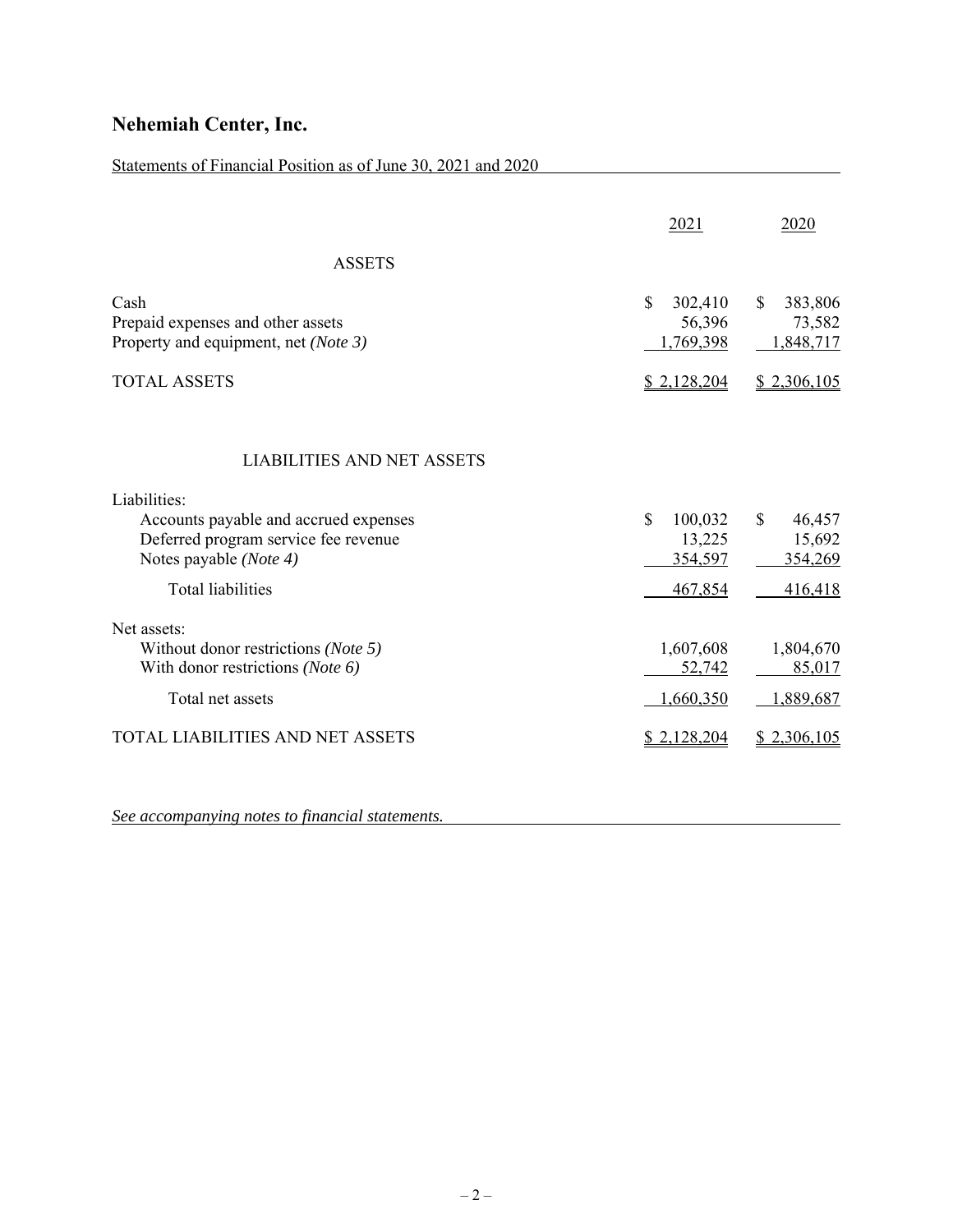### Statement of Activities for the year ended June 30, 2021

|                                                                                                                                                                                        | WITHOUT DONOR<br><b>RESTRICTIONS</b>                                             | WITH DONOR<br><b>RESTRICTIONS</b> | <b>TOTAL</b>                                                                     |
|----------------------------------------------------------------------------------------------------------------------------------------------------------------------------------------|----------------------------------------------------------------------------------|-----------------------------------|----------------------------------------------------------------------------------|
| <b>REVENUE:</b>                                                                                                                                                                        |                                                                                  |                                   |                                                                                  |
| Contributions<br>Government grant revenue<br>Special events<br>Direct donor benefit costs - special events<br>Program service fees                                                     | \$<br>600,560<br>264,228<br>(54, 426)<br>31,456                                  | \$<br>134,820<br>123,400          | \$<br>735,380<br>123,400<br>264,228<br>(54, 426)<br>31,456                       |
| Total revenue                                                                                                                                                                          | 841,818                                                                          | 258,220                           | 1,100,038                                                                        |
| Net assets released for:<br>Program expenditures<br>Total                                                                                                                              | 290,495<br>1,132,313                                                             | (290, 495)<br>(32, 275)           | 1,100,038                                                                        |
|                                                                                                                                                                                        |                                                                                  |                                   |                                                                                  |
| <b>EXPENSES:</b>                                                                                                                                                                       |                                                                                  |                                   |                                                                                  |
| Program services:<br>Pre-kindergarten (Pre-K)<br>Academic enrichment<br>High school<br>Middle school<br>Family services<br>Adult literacy<br>Summer programs<br>Total program services | 262,660<br>251,601<br>135,003<br>91,913<br>83,799<br>23,902<br>19,197<br>868,075 |                                   | 262,660<br>251,601<br>135,003<br>91,913<br>83,799<br>23,902<br>19,197<br>868,075 |
| Supporting services:                                                                                                                                                                   |                                                                                  |                                   |                                                                                  |
| Management and general<br>Fundraising                                                                                                                                                  | 214,596<br>246,704                                                               |                                   | 214,596<br>246,704                                                               |
| Total supporting services                                                                                                                                                              | 461,300                                                                          |                                   | 461,300                                                                          |
| Total expenses                                                                                                                                                                         | 1,329,375                                                                        |                                   | 1,329,375                                                                        |
| <b>CHANGES IN NET ASSETS</b>                                                                                                                                                           | (197,062)                                                                        | (32, 275)                         | (229, 337)                                                                       |
| Net assets, beginning of year                                                                                                                                                          | 1,804,670                                                                        | 85,017                            | 1,889,687                                                                        |
| Net assets, end of year                                                                                                                                                                | \$1,607,608                                                                      | $\mathbb{S}$<br>52,742            | \$1,660,350                                                                      |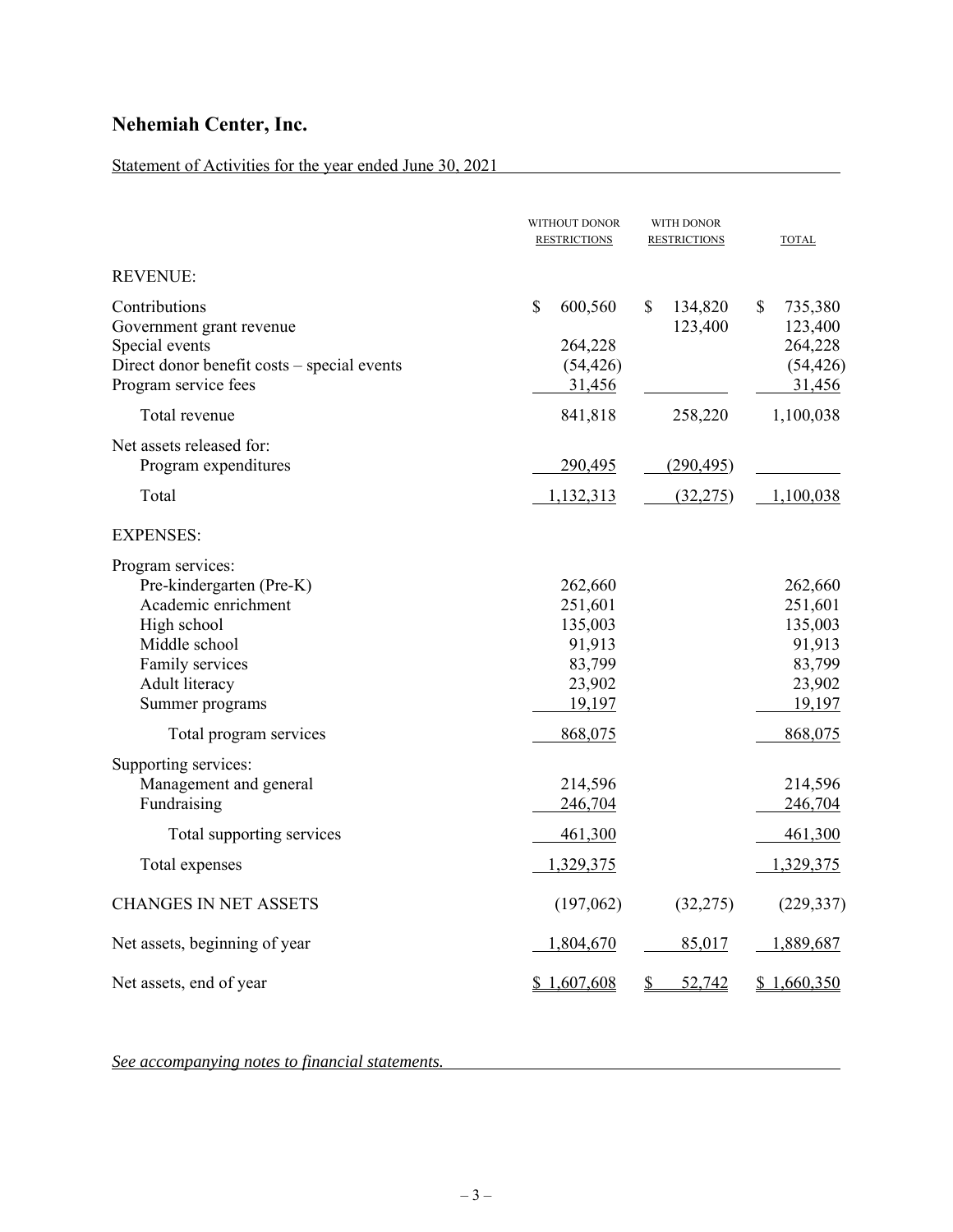### Statement of Activities for the year ended June 30, 2020

|                                                                                                                                                              | WITHOUT DONOR<br><b>RESTRICTIONS</b>                                  | WITH DONOR<br><b>RESTRICTIONS</b> | <b>TOTAL</b>                                                          |
|--------------------------------------------------------------------------------------------------------------------------------------------------------------|-----------------------------------------------------------------------|-----------------------------------|-----------------------------------------------------------------------|
| <b>REVENUE:</b>                                                                                                                                              |                                                                       |                                   |                                                                       |
| Contributions<br>Special events<br>Direct donor benefit costs - special events<br>Program service fees                                                       | \$<br>623,582<br>337,902<br>(53, 148)<br>61,127                       | \$<br>311,325                     | \$<br>934,907<br>337,902<br>(53, 148)<br>61,127                       |
| Total revenue                                                                                                                                                | 969,463                                                               | 311,325                           | 1,280,788                                                             |
| Net assets released from restrictions:<br>Capital projects<br>Program expenditures                                                                           | 106,500<br>271,336                                                    | (106, 500)<br>(271, 336)          |                                                                       |
| Total                                                                                                                                                        | 1,347,299                                                             | (66, 511)                         | 1,280,788                                                             |
| <b>EXPENSES:</b>                                                                                                                                             |                                                                       |                                   |                                                                       |
| Program services:<br>Pre-kindergarten (Pre-K)<br>Academic enrichment<br>High school<br>Middle school<br>Family services<br>Adult literacy<br>Summer programs | 276,108<br>252,860<br>192,210<br>89,280<br>80,472<br>24,386<br>23,233 |                                   | 276,108<br>252,860<br>192,210<br>89,280<br>80,472<br>24,386<br>23,233 |
| Total program services                                                                                                                                       | 938,549                                                               |                                   | 938,549                                                               |
| Supporting services:<br>Management and general<br>Fundraising                                                                                                | 243,267<br>190,898                                                    |                                   | 243,267<br>190,898                                                    |
| Total supporting services                                                                                                                                    | <u>434,165</u>                                                        |                                   | 434,165                                                               |
| Total expenses                                                                                                                                               | 1,372,714                                                             |                                   | 1,372,714                                                             |
| <b>CHANGES IN NET ASSETS</b>                                                                                                                                 | (25, 415)                                                             | (66, 511)                         | (91, 926)                                                             |
| Net assets, beginning of year                                                                                                                                | 1,830,085                                                             | 151,528                           | 1,981,613                                                             |
| Net assets, end of year                                                                                                                                      | \$1,804,670                                                           | $\mathbf{\mathcal{S}}$<br>85,017  | \$1,889,687                                                           |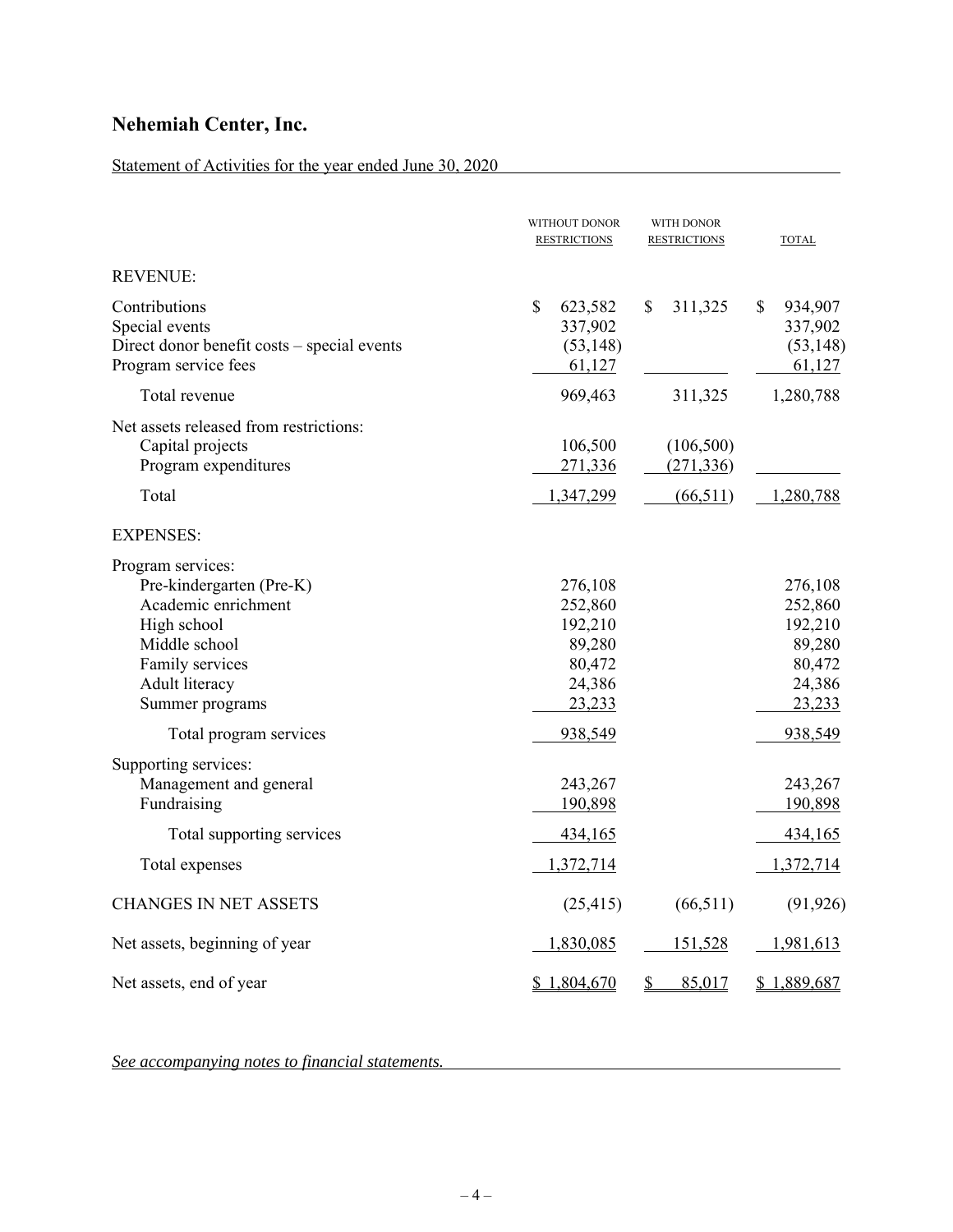### Statements of Cash Flows for the years ended June 30, 2021 and 2020

|                                                                                                                                 |              | 2021                 | 2020              |
|---------------------------------------------------------------------------------------------------------------------------------|--------------|----------------------|-------------------|
| CASH FLOWS FROM OPERATING ACTIVITIES:                                                                                           |              |                      |                   |
| Changes in net assets<br>Adjustments to reconcile changes in net assets to net cash<br>provided (used) by operating activities: | $\mathbb{S}$ | (229, 337)           | \$<br>(91, 926)   |
| Depreciation<br>Advance from Paycheck Protection Program loan<br>Changes in operating assets and liabilities:                   |              | 79,319<br>(123, 400) | 77,881<br>123,400 |
| Prepaid expenses and other assets                                                                                               |              | 17,186               | (59, 596)         |
| Accounts payable and accrued expenses<br>Deferred program service fee revenue                                                   |              | 53,575<br>(2,467)    | 2,161<br>15,692   |
|                                                                                                                                 |              |                      |                   |
| Net cash provided (used) by operating activities                                                                                |              | (205, 124)           | 67,612            |
| CASH FLOWS FROM INVESTING ACTIVITIES:                                                                                           |              |                      |                   |
| Purchase of property and equipment                                                                                              |              |                      | (131, 881)        |
| CASH FLOWS FROM FINANCING ACTIVITIES:                                                                                           |              |                      |                   |
| Proceeds from Economic Injury Disaster Loan<br>Repayment of notes payable                                                       |              | 150,000<br>(26,272)  | (30,302)          |
| Net cash provided (used) by financing activities                                                                                |              | 123,728              | (30,302)          |
| NET CHANGE IN CASH                                                                                                              |              | (81,396)             | (94, 571)         |
| Cash, beginning of year                                                                                                         |              | 383,806              | 478,377           |
| Cash, end of year                                                                                                               | \$           | 302,410              | 383,806           |
| Supplemental disclosure of cash flow information:<br>Interest paid                                                              |              | \$11,895             | \$12,392          |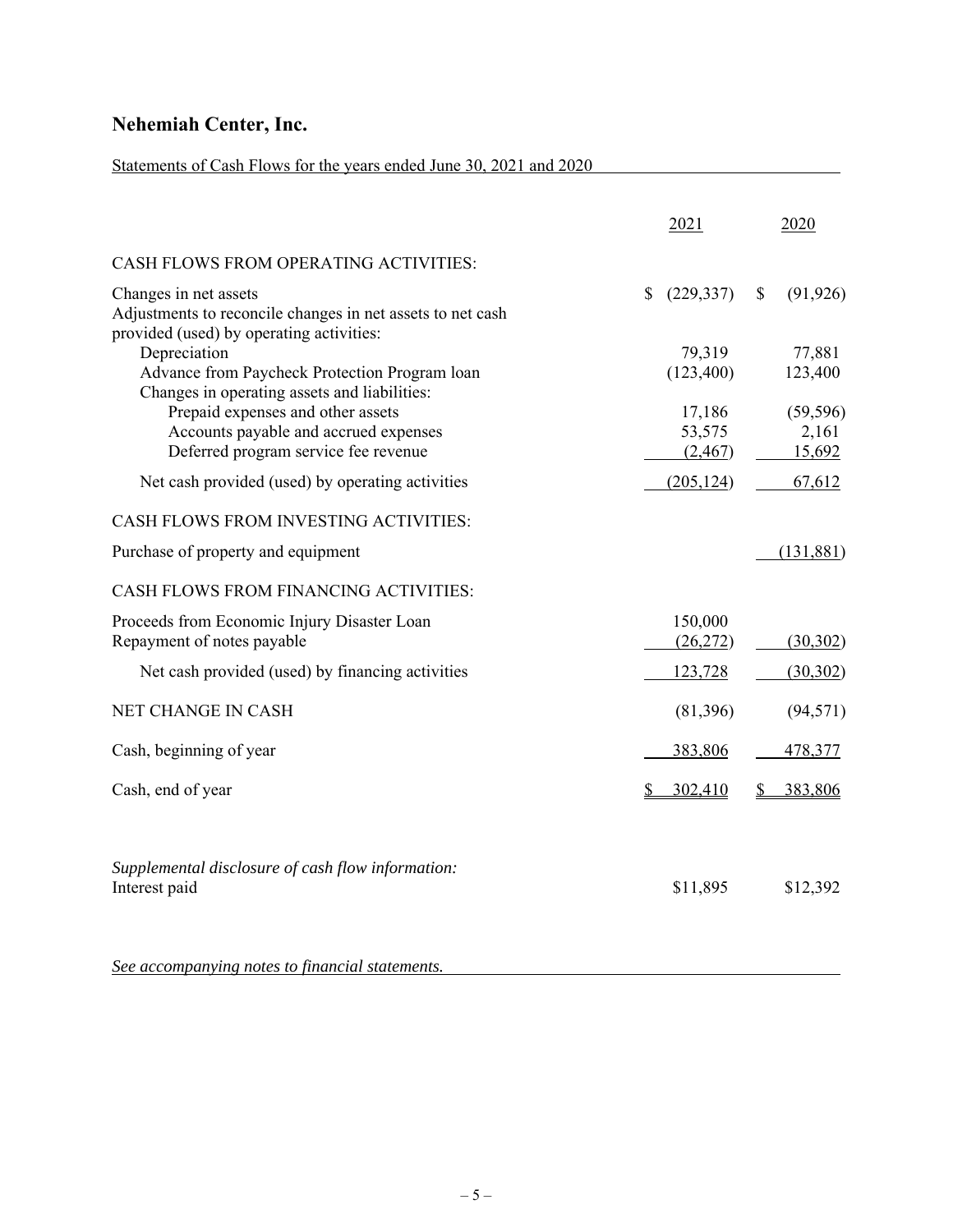### Statement of Functional Expenses for the year ended June 30, 2021

|                                             |           |                                      |                              | PROGRAM SERVICES               |                                  |                          |                                  |                                            |                                                   | <b>SUPPORTING SERVICES</b> |                                 |
|---------------------------------------------|-----------|--------------------------------------|------------------------------|--------------------------------|----------------------------------|--------------------------|----------------------------------|--------------------------------------------|---------------------------------------------------|----------------------------|---------------------------------|
|                                             | PRE-K     | <b>ACADEMIC</b><br><b>ENRICHMENT</b> | <b>HIGH</b><br><b>SCHOOL</b> | <b>MIDDLE</b><br><b>SCHOOL</b> | <b>FAMILY</b><br><b>SERVICES</b> | <b>ADULT</b><br>LITERACY | <b>SUMMER</b><br><b>PROGRAMS</b> | <b>TOTAL</b><br>PROGRAM<br><b>SERVICES</b> | <b>MANAGEMENT</b><br><b>AND</b><br><b>GENERAL</b> | <b>FUNDRAISING</b>         | <b>TOTAL</b><br><b>EXPENSES</b> |
| Salaries and related                        |           |                                      |                              |                                |                                  |                          |                                  |                                            |                                                   |                            |                                 |
| benefits                                    | \$195,461 | \$168,988                            | 33,065<br><sup>S</sup>       | 10,774<br><sup>S</sup>         | \$51,362                         | \$12,136                 | 13,701<br>S.                     | 485,487<br>S.                              | \$145,796                                         | $$185,023$ \$              | 816,306                         |
| Occupancy                                   | 46,036    | 66,825                               | 35,748                       | 35,577                         | 12,368                           | 11,754                   | 2,623                            | 210,931                                    | 27,071                                            | 10,697                     | 248,699                         |
| Professional fees                           |           |                                      |                              | 41,575                         |                                  |                          |                                  | 41,575                                     | 19,535                                            | 2,231                      | 63,341                          |
| Scholarships                                |           |                                      | 53,520                       |                                |                                  |                          |                                  | 53,520                                     |                                                   |                            | 53,520                          |
| Printing, postage and                       |           |                                      |                              |                                |                                  |                          |                                  |                                            |                                                   |                            |                                 |
| event production costs                      | 277       | 63                                   | 50                           | 316                            | 26                               |                          |                                  | 732                                        | 127                                               | 45,429                     | 46,288                          |
| Program supplies                            | 14,964    | 7,472                                | 9,687                        | 2,255                          | 647                              |                          | 2,873                            | 37,898                                     |                                                   |                            | 37,898                          |
| Family assistance                           |           |                                      |                              |                                | 18,984                           |                          |                                  | 18,984                                     |                                                   |                            | 18,984                          |
| Transportation/field trips                  | 3,985     | 4,775                                | 2,856                        | 1,291                          |                                  |                          |                                  | 12,907                                     |                                                   |                            | 12,907                          |
| Other                                       | .937      | 3,478                                | 77                           | 125                            | 412                              |                          |                                  | 6,041                                      | 22,067                                            | 3,324                      | 31,432                          |
| Total expenses                              | \$262,660 | \$251,601                            | \$135,003                    | 91,913                         | \$83,799                         | \$23,902                 | \$19,197                         | 868,075<br>S.                              | \$214,596                                         | \$246,704                  | 1,329,375                       |
| Direct donor benefit costs – special events |           |                                      |                              |                                |                                  |                          |                                  |                                            |                                                   |                            | 54,426                          |
| Total                                       |           |                                      |                              |                                |                                  |                          |                                  |                                            |                                                   |                            | \$1,383,801                     |
|                                             |           |                                      |                              |                                |                                  |                          |                                  |                                            |                                                   |                            |                                 |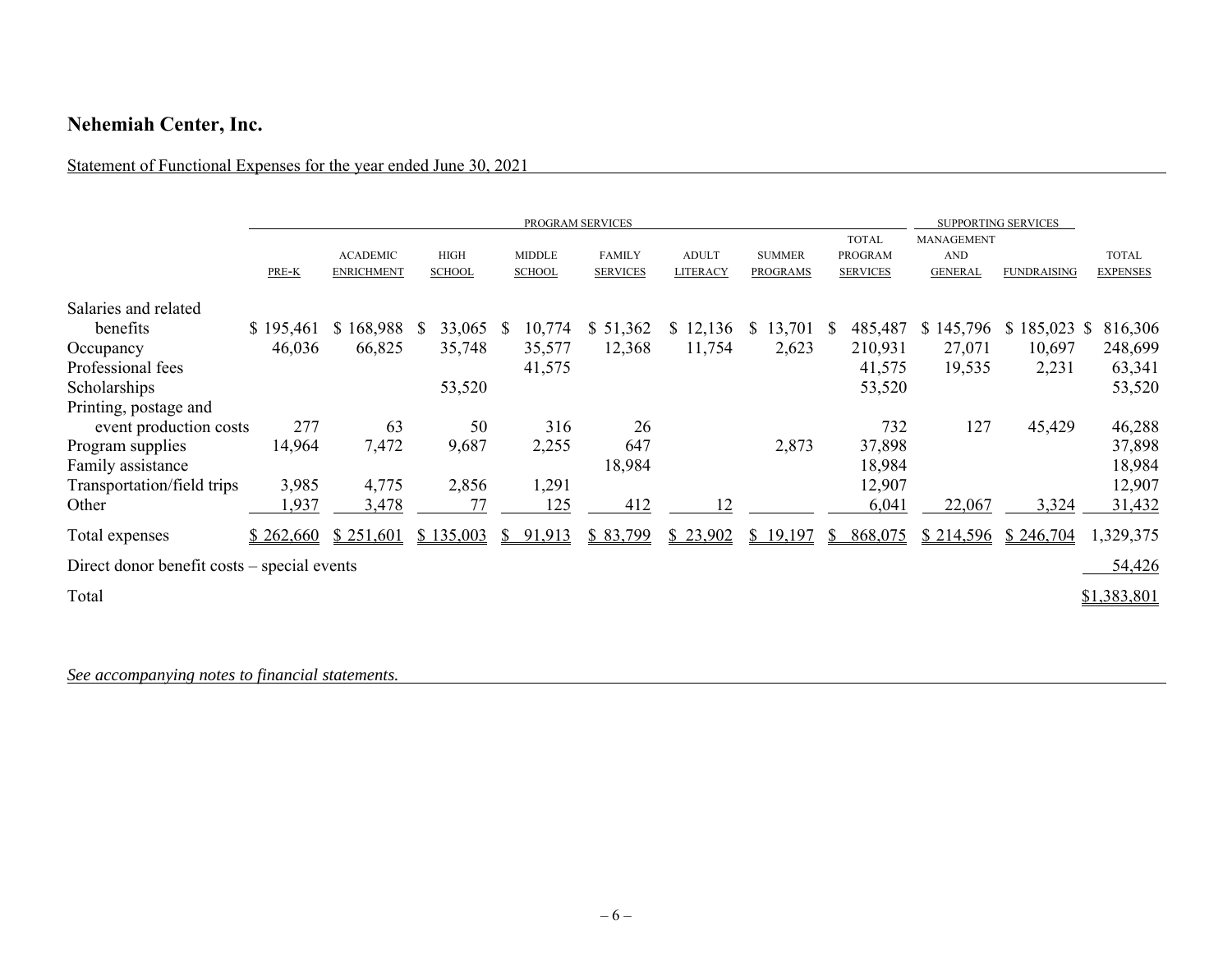### Statement of Functional Expenses for the year ended June 30, 2020

|                                             | PROGRAM SERVICES |                                      |                              |                                |                                  |                          |                                  |                                                   | <b>SUPPORTING SERVICES</b>                 |                    |                                 |
|---------------------------------------------|------------------|--------------------------------------|------------------------------|--------------------------------|----------------------------------|--------------------------|----------------------------------|---------------------------------------------------|--------------------------------------------|--------------------|---------------------------------|
|                                             | PRE-K            | <b>ACADEMIC</b><br><b>ENRICHMENT</b> | <b>HIGH</b><br><b>SCHOOL</b> | <b>MIDDLE</b><br><b>SCHOOL</b> | <b>FAMILY</b><br><b>SERVICES</b> | <b>ADULT</b><br>LITERACY | <b>SUMMER</b><br><b>PROGRAMS</b> | <b>TOTAL</b><br><b>PROGRAM</b><br><b>SERVICES</b> | MANAGEMENT<br><b>AND</b><br><b>GENERAL</b> | <b>FUNDRAISING</b> | <b>TOTAL</b><br><b>EXPENSES</b> |
| Salaries and related                        |                  |                                      |                              |                                |                                  |                          |                                  |                                                   |                                            |                    |                                 |
| benefits                                    | \$206,140        | \$163,090                            | 50,910 \$<br><sup>S</sup>    | 6,806                          | $\mathbb{S}$<br>51,927           | \$12,858                 | \$13,896                         | 505,627<br><sup>S</sup>                           | \$145,350                                  | $$108,907$ \$      | 759,884                         |
| Occupancy                                   | 43,181           | 64,357                               | 35,296                       | 34,566                         | 11,858                           | 11,522                   | 5,800                            | 206,580                                           | 25,615                                     | 11,640             | 243,835                         |
| Professional fees                           | 168              |                                      |                              | 41,707                         |                                  |                          |                                  | 41,875                                            | 41,146                                     | 2,559              | 85,580                          |
| Scholarships                                |                  |                                      | 71,825                       |                                |                                  |                          |                                  | 71,825                                            |                                            |                    | 71,825                          |
| Printing, postage and                       |                  |                                      |                              |                                |                                  |                          |                                  |                                                   |                                            |                    |                                 |
| event production costs                      |                  |                                      | 130                          | 283                            | 20                               |                          |                                  | 433                                               | 3,425                                      | 63,915             | 67,773                          |
| Program supplies                            | 20,151           | 11,530                               | 29,519                       | 2,059                          | 2,217                            |                          | 3,324                            | 68,800                                            | 4                                          |                    | 68,804                          |
| Family assistance                           |                  |                                      |                              |                                | 13,292                           |                          |                                  | 13,292                                            |                                            |                    | 13,292                          |
| Transportation/field trips                  | 5,854            | 11,762                               | 3,741                        | 1,606                          | 500                              |                          | 193                              | 23,656                                            |                                            |                    | 23,656                          |
| Other                                       | 614              | 2,121                                | 789                          | 2,253                          | 658                              |                          | 20                               | 6,461                                             | 27,727                                     | 3,877              | 38,065                          |
| Total expenses                              | \$276,108        | \$252,860                            | \$192,210                    | 89,280                         | \$80,472                         | \$24,386                 | \$23,233                         | 938,549<br>S.                                     | \$243,267                                  | \$190,898          | 1,372,714                       |
| Direct donor benefit costs – special events |                  |                                      |                              |                                |                                  |                          |                                  |                                                   |                                            |                    | 53,148                          |
| Total                                       |                  |                                      |                              |                                |                                  |                          |                                  |                                                   |                                            |                    | \$1,425,862                     |
|                                             |                  |                                      |                              |                                |                                  |                          |                                  |                                                   |                                            |                    |                                 |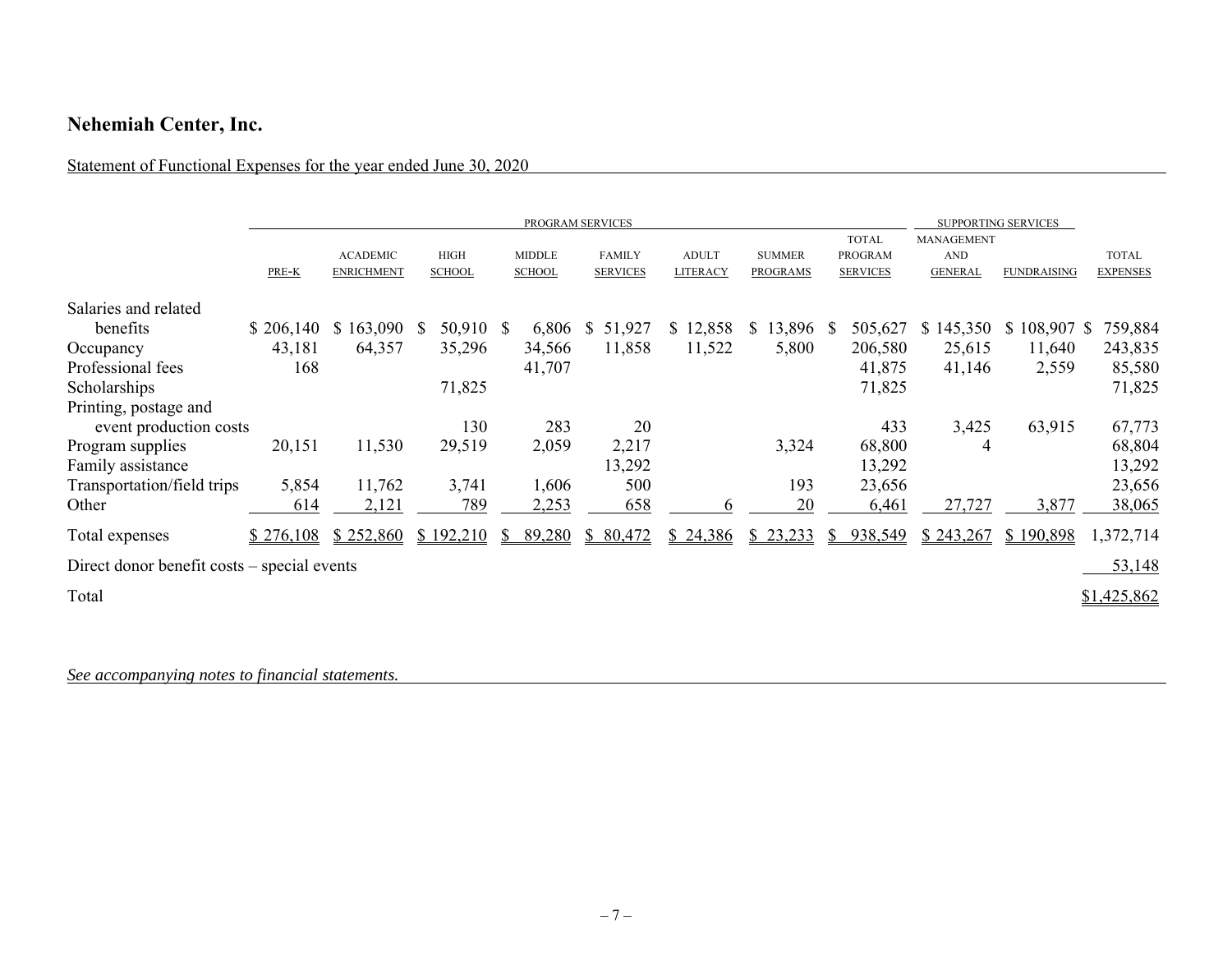Notes to Financial Statements for the years ended June 30, 2021 and 2020

#### **NOTE 1 – ORGANIZATION AND SUMMARY OF SIGNIFICANT ACCOUNTING POLICIES**

Organization – Nehemiah Center, Inc. (the Center) was founded by members of the First Presbyterian Church of Houston (the Church) in 1994 as a Texas nonprofit corporation. The Church is the sole member of the Center and the Session of the Church and annually approves the directors of the Center.

The Center's mission is to offer academic, emotional, cultural, social, and spiritual enrichment to children and their families residing in the Houston inner city. The healthy environment of the Center helps to build trust and a sense of community by developing long-term relationships through a process of engaging and retaining family participation year after year. The Center provides a Pre-K program to eligible children ages 3 to 5. In 2021, approximately 20 students were served daily in the Pre-K program. The academic enrichment program follows by serving the needs of children after school in kindergarten through elementary school. In 2021, approximately 73 children were served daily in the academic enrichment program. The college preparatory program for after school children is available to those who are beyond elementary school and encompass the unique needs of middle school and high school students. In 2021, approximately 19 students were served daily in the college preparatory program. In 2018, the Center entered into a partnership with Southwest Charter Schools to operate Discovery Middle school – Nehemiah (DMS-N). In 2020, approximately 32 students were enrolled in the middle school.

Parents are required to be active participants at the Center for their children to remain enrolled. This approach allows the Center's staff the opportunity to interface with the whole family over extended periods of time. In addition, all parents are required to volunteer at least 20 hours a semester at the Center. New families are required to attend 25 hours of Effective Parenting Classes. This requirement presents an opportunity to introduce other programs of the Center such as Life Skills for Women, Fathers & Sons, Computer Literacy, GED, English as a Second Language, and Counseling Services. These adult programs are designed to help identify and deal with the realities of the inner-city family dynamics.

Federal income tax status – The Center is exempt from federal income tax under  $\S501(c)(3)$  of the Internal Revenue Code and is classified as a public charity under  $\S509(a)(1)$  and  $\S170(b)(1)(A)(vi)$ .

Cash concentration – Bank deposits exceed the federally insured limit per depositor per institution.

Property and equipment is reported at cost if purchased or at fair value at the date of gift if donated. The Center capitalizes additions and improvements with a cost in excess of \$5,000 and a useful life of more than one year. Depreciation is calculated using the straight-line method over estimated useful lives of 3 to 39 years.

Net asset classification – Net assets, revenue, gains, and losses are classified based on the existence or absence of donor-imposed restrictions, as follows:

- *Net assets without donor restrictions* are not subject to donor-imposed restrictions even though their use may be limited in other respects such as by contract or board designation.
- *Net assets with donor restrictions* are subject to donor-imposed restrictions. Restrictions may be temporary in nature, such as those that will be met by the passage of time or use for a purpose specified by the donor, or may be perpetual in nature, where the donor stipulates that resources be maintained in perpetuity. Net assets are released from restrictions when the stipulated time has elapsed, or purpose has been fulfilled, or both.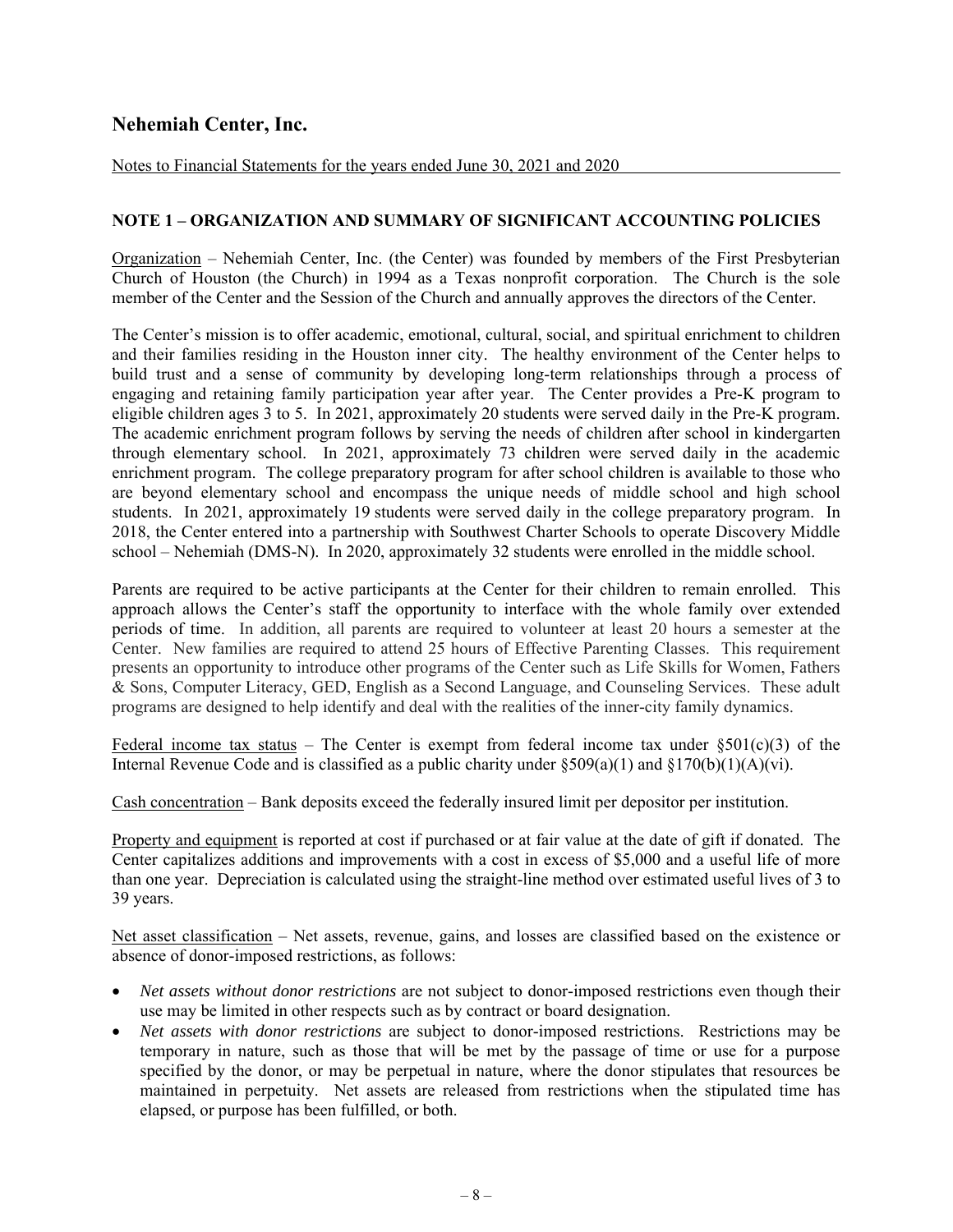Contributions are recognized as revenue at fair value when an unconditional commitment is received from a donor. Contributions received with donor stipulations that limit their use are classified as *with donor restrictions*. Conditional contributions contain one or more barriers that must be overcome before the Center is entitled to receive or retain funding. Conditional contributions are recognized in the same manner when the conditions have been met. Funding received before conditions are met is reported as refundable advances.

Special event revenue is the total amount paid by sponsors and attendees of an event and includes elements of both contributions and exchange transactions. Special event revenue is recognized when the event occurs. Proceeds for future special events are included in deferred revenue. Direct donor benefit costs represent the cost of goods and services provided to attendees of the special events.

Program service fees are derived from providing educational services to students and are recognized ratably over time as those services are provided. All performance obligations related to program service fees are satisfied within the academic year which is contained within the fiscal year.

Accounts receivable relate to the Center's right to consideration for services performed, but not billed at the reporting date. There were no accounts receivable in 2021, 2020 and 2019. Contract liabilities relate to program fees collected in advance for which revenue has not been recognized as the performance obligations have not been met. Deferred program service fees at June 30, 2021, 2020 and 2019 were \$13,225, \$15,692 and \$0, respectively. All deferred program service fees paid in advance are expected to be recognized in the following fiscal year.

Donated materials, use of facilities and services – Donated materials and use of facilities are recognized at fair value as unrestricted contributions when an unconditional commitment is received from the donor. The related expense is recognized as the item is used. Contributions of services are recognized when services received (a) create or enhance nonfinancial assets or (b) require specialized skills, are provided by individuals possessing those skills, and would typically need to be purchased if not provided by donation. A substantial number of volunteers have contributed significant amounts of time in connection with programs, administration, and fundraising for which no amount has been recorded in the financial statements because the services do not meet the criteria for recognition under generally accepted accounting principles.

Functional allocation of expenses – Expenses are reported by their functional classification. Program services are the direct conduct or supervision of activities that fulfill the purposes for which the organization exists. Fundraising activities include the solicitation of contributions of money, securities, materials, facilities, other assets and time. Management and general activities are not directly identifiable with specific program or fundraising activities. Expenses that are attributable to more than one activity are allocated among the activities benefitted. Salaries and related costs are allocated on the basis of estimated time and effort expended. Building, maintenance and related occupancy costs are allocated based on estimated square footage. Other costs are allocated based on the estimated time and effort expended by the individuals utilizing the resources.

Estimates – Management must make estimates and assumptions to prepare financial statements in accordance with generally accepted accounting principles. These estimates and assumptions affect the reported amounts of assets and liabilities, the disclosure of contingent assets and liabilities, the amounts reported as revenue and expenses, and the allocation of expenses among various functions. Actual results could vary from the estimates that were used.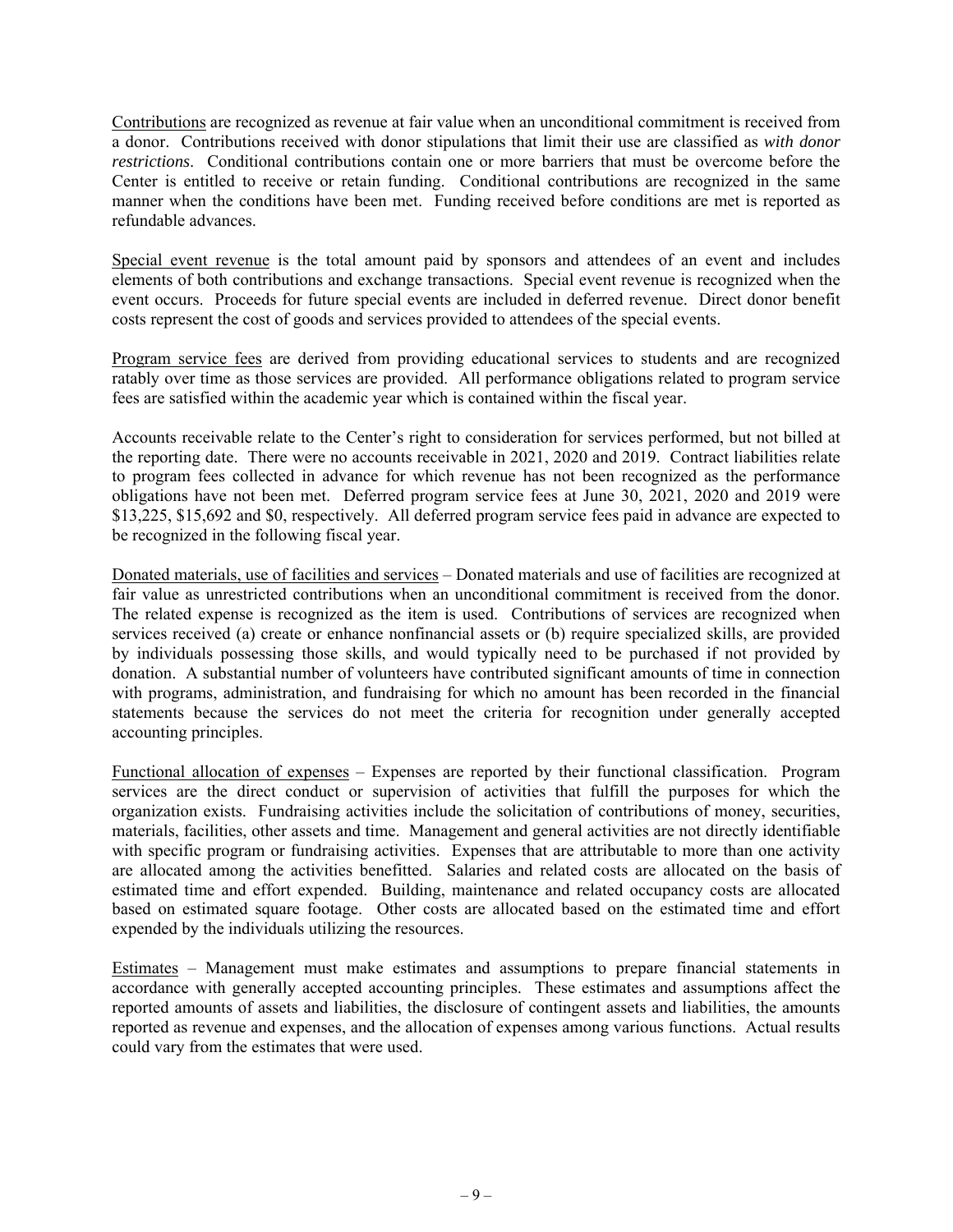### **NOTE 2 – LIQUIDITY AND AVAILABILITY OF RESOURCES**

Financial assets available for general expenditure, that is, without donor or other restrictions limiting their use within one year of June 30 comprise the following:

|                                                          |    | 2021                | 2020                   |
|----------------------------------------------------------|----|---------------------|------------------------|
| Cash<br>Less board-designated maintenance reserve        | -S | 302.410<br>(51.940) | \$ 383,806<br>(51,940) |
| Total financial assets available for general expenditure |    | 250.470             | \$ 331,866             |

For purposes of analyzing resources available to meet general expenditures over a 12-month period, the Center considers all expenditures related to its ongoing activities, as well as the conduct of services undertaken to support those activities, to be general expenditures. The Center relies primarily on contributions from donors to provide for the expenditures related to providing its programs. The Center monitors liquidity to meet its operating budget and contractual commitments. In addition to financial assets available to meet general expenditures, the Center has a \$100,000 line of credit with a bank with an interest rate of prime plus 2.5% (5.75% at June 30, 2021) and a 3.25% floor, expiring in June 2022. There were no amounts outstanding on the line of credit at June 30, 2021 or 2020.

The Center's Board of Directors has designated a portion of its resources without donor restrictions as a maintenance reserve. Although the Center does not intend to spend from the board-designated fund, amounts from the board-designated fund could be made available, if necessary.

In April 2020, the Center received a \$123,400 Paycheck Protection Program (PPP) loan through the Small Business Administration. PPP loan principal and interest may be forgiven, in whole or in part, if the Center meets eligibility requirements and uses the loan to fund qualified payroll and other eligible costs. In April 2021, the Center was notified that principal and interest of \$123,400 had been forgiven and that amount was recognized as government grant revenue.

### **NOTE 3 – PROPERTY AND EQUIPMENT**

Property and equipment are comprised of the following:

|                                                                   | 2021                      | 2020                     |
|-------------------------------------------------------------------|---------------------------|--------------------------|
| Land and land improvements<br>Buildings and improvements          | 575,873<br>S<br>2,082,279 | 575,873<br>2,082,279     |
| Equipment<br>Vans and trucks                                      | 142,903<br>140,133        | 142,903<br>140,133       |
| Total property and equipment, at cost<br>Accumulated depreciation | 2,941,188<br>(1,171,790)  | 2,941,188<br>(1,092,471) |
| Property and equipment, net                                       | \$1,769,398               | \$1,848,717              |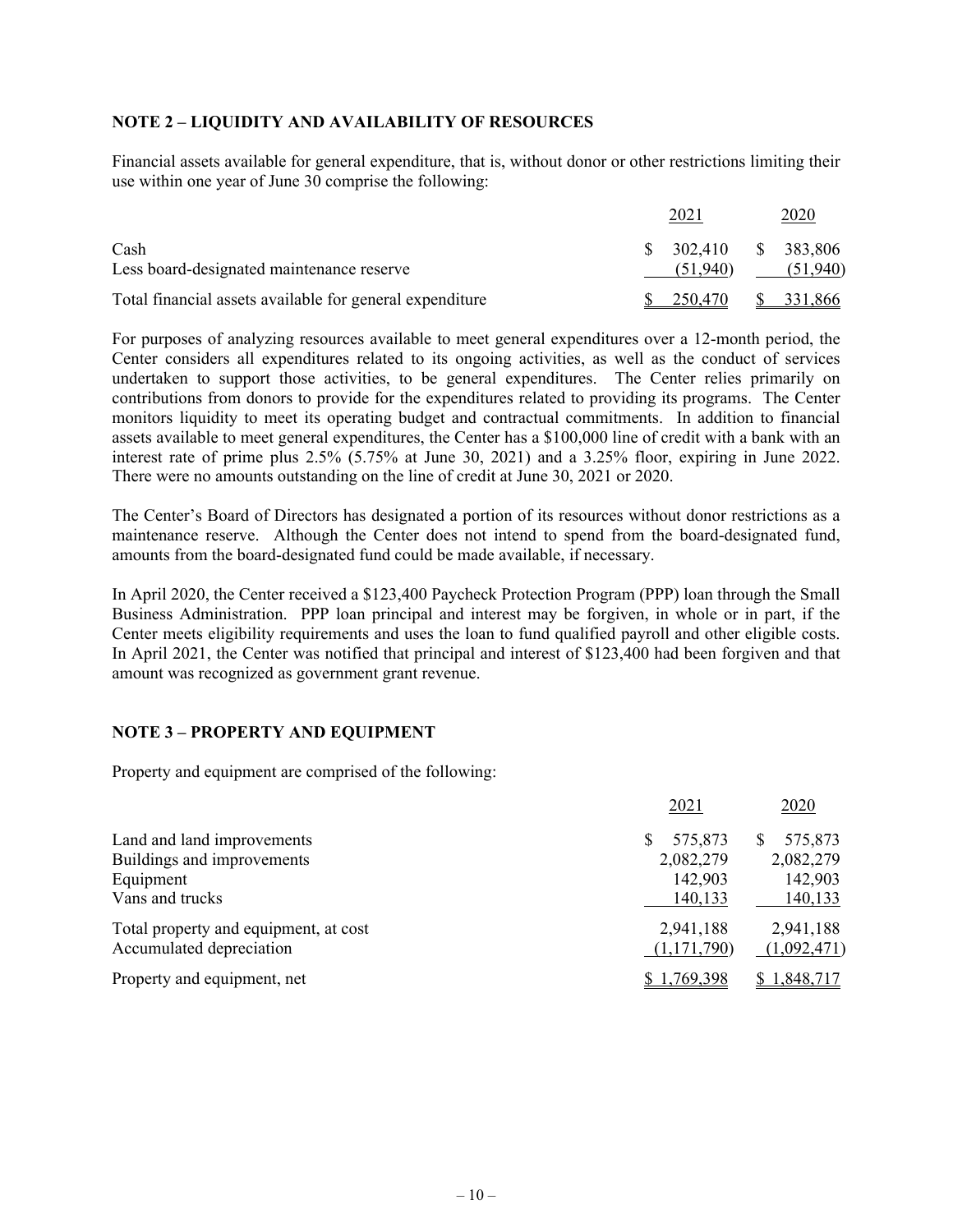### **NOTE 4 – NOTES PAYABLE**

Notes payable are comprised of the following:

|                                  | 2021 | 2020                               |
|----------------------------------|------|------------------------------------|
| Note payable to a bank           |      | 204,597<br><sup>S</sup><br>230.869 |
| Economic Injury Disaster Loan    |      | 150,000                            |
| Paycheck Protection Program loan |      | 123,400                            |
| Total notes payable              |      | <u>354,269</u><br>354.597          |

The note payable to a bank has monthly principal and interest payments of \$3,111 that are due through December 2027. Interest on the loan is at a fixed rate of 5.00%. The loan is collateralized by land and contains other covenants and commitments.

During July 2020, the Center received an Economic Injury Disaster Loan of \$150,000 from the Small Business Administration. Monthly payments of \$641 were deferred until July 2022. The loan is repayable over 30 years with an interest rate of 2.75%. The note is collateralized by the assets of the Center.

Future principal payments on the note payable and Economic Injury Disaster Loan are as follows:

| 2022       | 31,410<br>\$ |
|------------|--------------|
| 2023       | 32,933       |
| 2024       | 34,531       |
| 2025       | 36,209       |
| 2026       | 37,970       |
| Thereafter | 181,544      |
| Total      | 354,597      |

### **NOTE 5 – NET ASSETS WITHOUT DONOR RESTRICTIONS**

Net assets without donor restrictions consist of the following:

|                                             | 2021        | 2020        |
|---------------------------------------------|-------------|-------------|
| Property and equipment, net of debt         | \$1,564,801 | \$1,624,605 |
| Board-designated for property maintenance   | 51,940      | 51,940      |
| Undesignated                                | (9.133)     | 128,125     |
| Total net assets without donor restrictions | \$1,607,608 | \$1,804,670 |